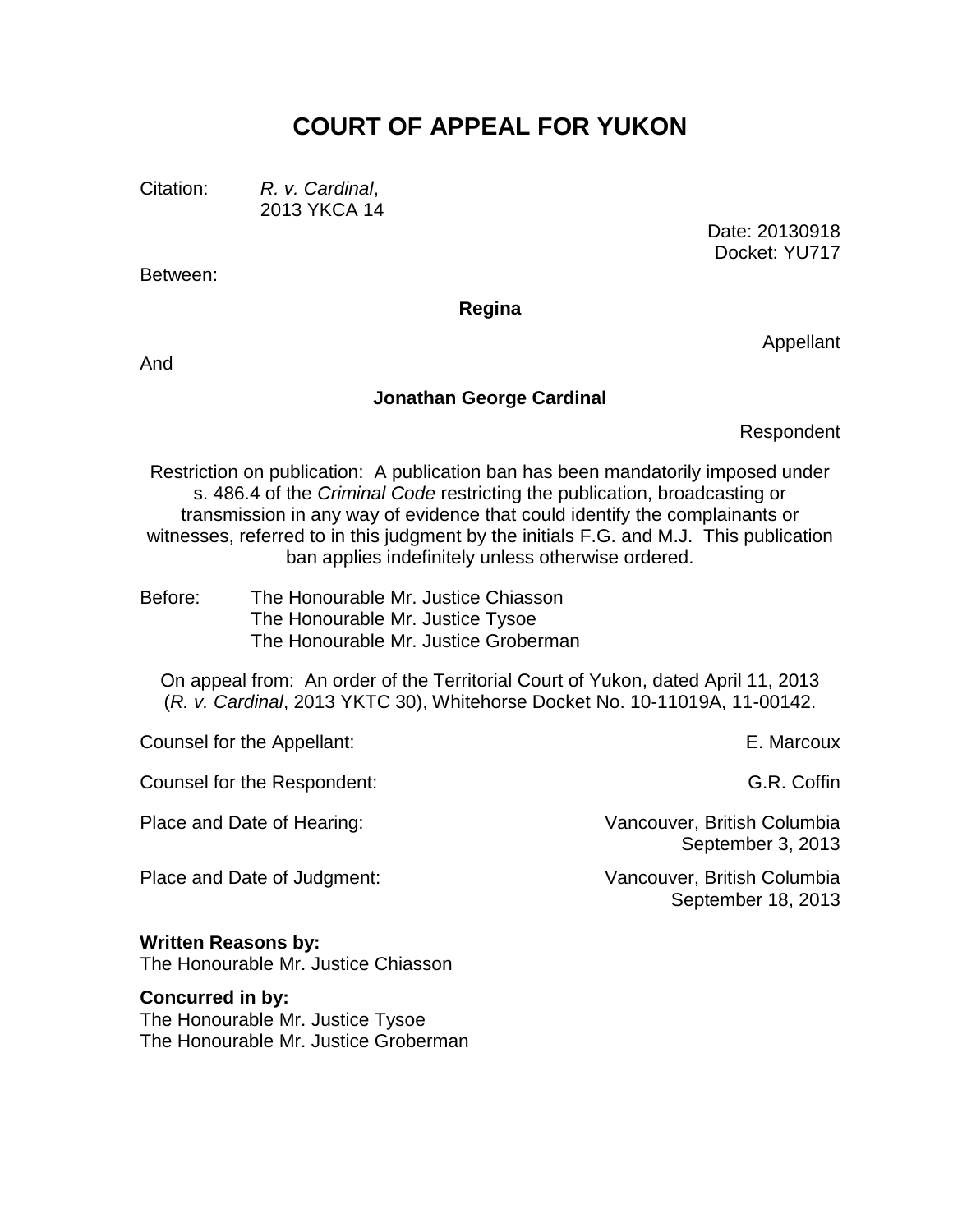## *Summary:*

*The sentencing judge gave the respondent 1.5: 1 credit for pre-sentencing time in custody. In part, this was based on the appellant's loss of parole eligibility. The Crown appealed on the basis that the judge did not have the decision of the Court of Appeal for British Columbia in R. v. Bradbury, in which the Court held that lack of remission or deferred parole eligibility were not circumstances that justify enhanced credit for time pursuant to s. 719(3.1) of the Criminal Code. The respondent asserts that Bradbury is not binding on this Court and that R. v. Sommers, R. v. Carvery and R. v. Stonehouse should be followed. Held: appeal dismissed. Although technically not bound to do so, it would be unusual for this Court not to follow a decision of the Court of Appeal for British Columbia, but the decision in this case is not inconsistent with Bradbury and the issue does not arise in this case. The Court in Bradbury stated that circumstances that justify enhanced credit under s. 719(3.1) must be "something more than the near-universal loss of remission or parole eligibility common to most accused in remand custody". The sentencing judge went further than considering loss of remission or parole eligibility. He looked at factors, like the time required to obtain various reports and the delay from hearing to sentencing, which were personal and significant to the appellant in this case. They are part of the overall circumstances and are relevant in that context. That context is something more than near-universal circumstances common to most accused in remand custody.*

#### **Reasons for Judgment of the Honourable Mr. Justice Chiasson:**

# **Introduction**

[1] The respondent pleaded guilty to two counts of sexual assault and was sentenced to two consecutive terms of 26 months in jail, less two years' time served in pre-sentence custody at a ratio of 1.5 days for each day in custody, for a total of 36 months, giving an effective sentence of 16 months. The sentencing judge designated the respondent as a Long-Term Offender, imposed a seven year Long-Term Offender Supervision Order ("LTSO") and made an order under the *Sex Offender Information Registration Act*, S.C. 2004, c. 10 [*SOIRA*] for 20 years pursuant to ss. 490.012 and 490.013 of the *Criminal Code*, R.S.C. 1985, c. C-46.

[2] The Crown applies for an extension of time to bring an application for leave to appeal, leave to appeal, an order limiting the credit for pre-sentencing custody to two years and an extension of the sex offender registration to life.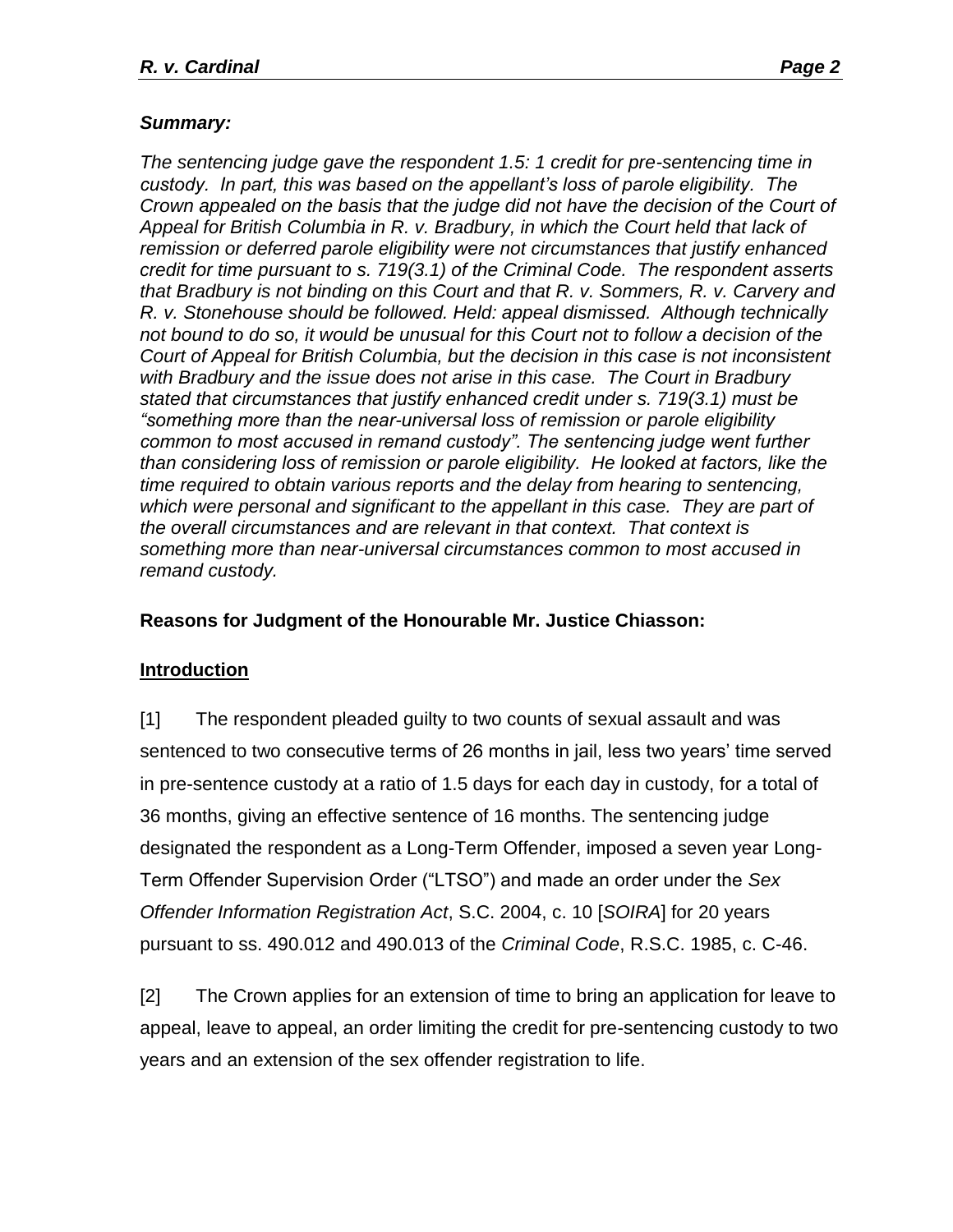## **Background**

[3] On May 30, 2010, the respondent sexually assaulted F.G. On July 18, 2010, he sexually assaulted M.J. Both victims were quite intoxicated and he appeared to befriend them. The assaults were violent with the respondent choking both women.

[4] The respondent was arrested on July 18, 2010 and released on an undertaking to appear August 10, 2010. He failed to do so. A warrant was issued and was executed while the respondent was in custody in Prince George, British Columbia on other matters. He was returned to the Yukon on or around March 30, 2011. His sentencing took place in Whitehorse on April 4, 2013 with reasons delivered on April 11, 2013 (*R. v. Cardinal*, 2013 YKTC 30).

[5] The Crown does not take issue with the imposition of two consecutive sentences of 26 months or the Long-Term Offender designation and LTSO.

#### **The sentencing reasons**

[6] The sentencing judge recited the essential facts of the two assaults and the positions of the Crown and defence. He then turned to the respondent, who is a member of the Shuswap First Nation in Alkali Lake, British Columbia. Three reports were prepared: a Pre-Sentence Report, a *Gladue* Report and a Psychiatric Report.

[7] The judge discussed all three reports at length. They present a sad tale of the respondent's background, with some hope of rehabilitation. The judge balanced this against the seriousness of the assaults and considered the respondent's criminal record. He concluded that the 26-month sentences were appropriate and turned to the Crown's request for the Long-Term Offender designation. At paras. 128, 132 and 133, he stated:

[128] To properly reflect the gravity of the offences that bring Mr. Cardinal before the Court, I have imposed a sentence that emphasizes denunciation and deterrence as well as separation of Mr. Cardinal from society. However, I also noted that the sentencing principle of rehabilitation should also factor largely in determining a fit sentence. Mr. Cardinal is a young man with a dysfunctional background and, while he has a limited criminal record, there are indicators that he has at times lived a socially acceptable lifestyle. He has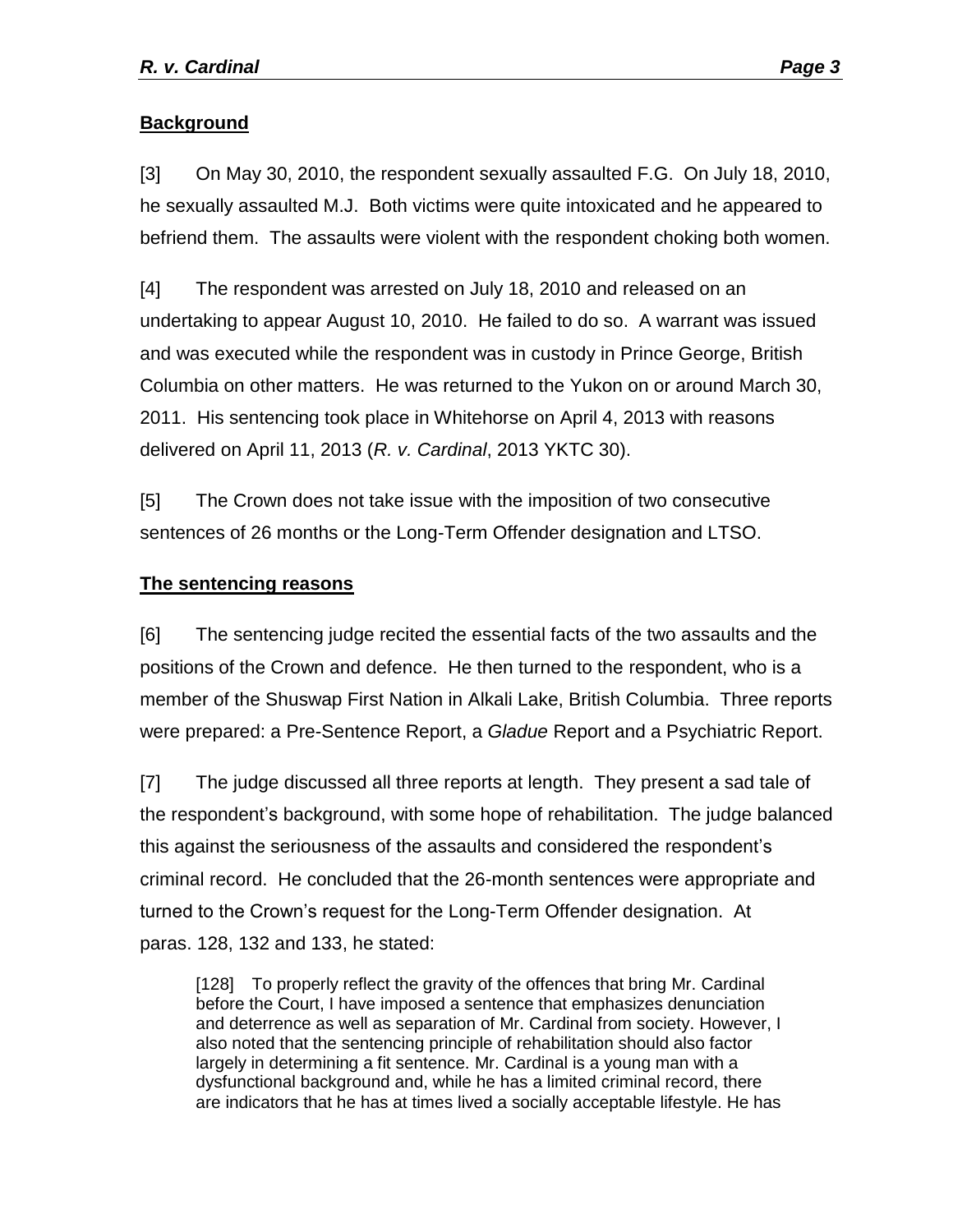some healthy and committed supports in the community. I believe that with appropriate treatment, counselling, programming and supports, he will be able to assume a position as a healthy and valued member of the community. As noted by Dr. Lohrasbe, a lengthy period of community supervision will greatly assist in Mr. Cardinal's rehabilitation. This conclusion is supported by Mr. Stevens in the *Gladue* Report. It is predominantly for this reason that I feel a long-term offender designation is appropriate, although I also feel that an LTSO is necessary for the protection of the public.

…

[132] Ten years is the maximum supervision order I can impose. Taking into account Mr. Cardinal's youth, his limited criminal history, his other personal circumstances, including *Gladue* factors, and my initial reluctance to impose such a designation in the first place, I find that the appropriate length of the LTSO is a period of seven years.

[133] Frankly, had it not been for the opinions of Dr. Lohrasbe and Mark Stevens as to the need for Mr. Cardinal to have a long period of supervision after his release from custody, which serves, and in fact appears necessary, to assist in his rehabilitation as well as providing protection to the public, I would not have made this designation.

[8] The judge then turned to a consideration of the respondent's time in custody pending sentencing. He began by looking at possible remission time or statutory release had the respondent been sentenced sooner. He quoted s. 129 of the *Corrections and Conditional Release Act*, S.C. 1992, c. 20 and stated at paras. 145, 147, 148, 151 and 152:

[145] When I consider the application of statutory release under the *CCRA*  to Mr. Cardinal's case, I recognize that I cannot say with any certainty whether Mr. Cardinal would or would not receive his statutory release after serving 2/3 of his sentence. These sexual assaults constitute serious bodily and psychological harm to the victims. The evidence I have before me is not clear one way or the other that Mr. Cardinal's statutory release would likely be denied on the basis of s. 129. As Dr. Lohrasbe has indicated, there is much about Mr. Cardinal's potential for risk that is unknown, although Dr. Lohrasbe makes it clear that there is a substantial risk that if Mr. Cardinal reoffends sexually the harm to the victim could be significant. It is impossible to ascertain what Mr. Cardinal's personal circumstances would have been after he had been provided opportunity to access federal programming.

…

[147] I recognize that offenders released on parole or on statutory release are subject to conditions with which they must be compliant if they wish to remain in the community. By crediting Mr. Cardinal more than 1:1 for his time on remand on the basis of the denial of the opportunity to be paroled or receive statutory release, I am allowing him the equivalent of time in the community, but without such conditions. However, as he will be supervised in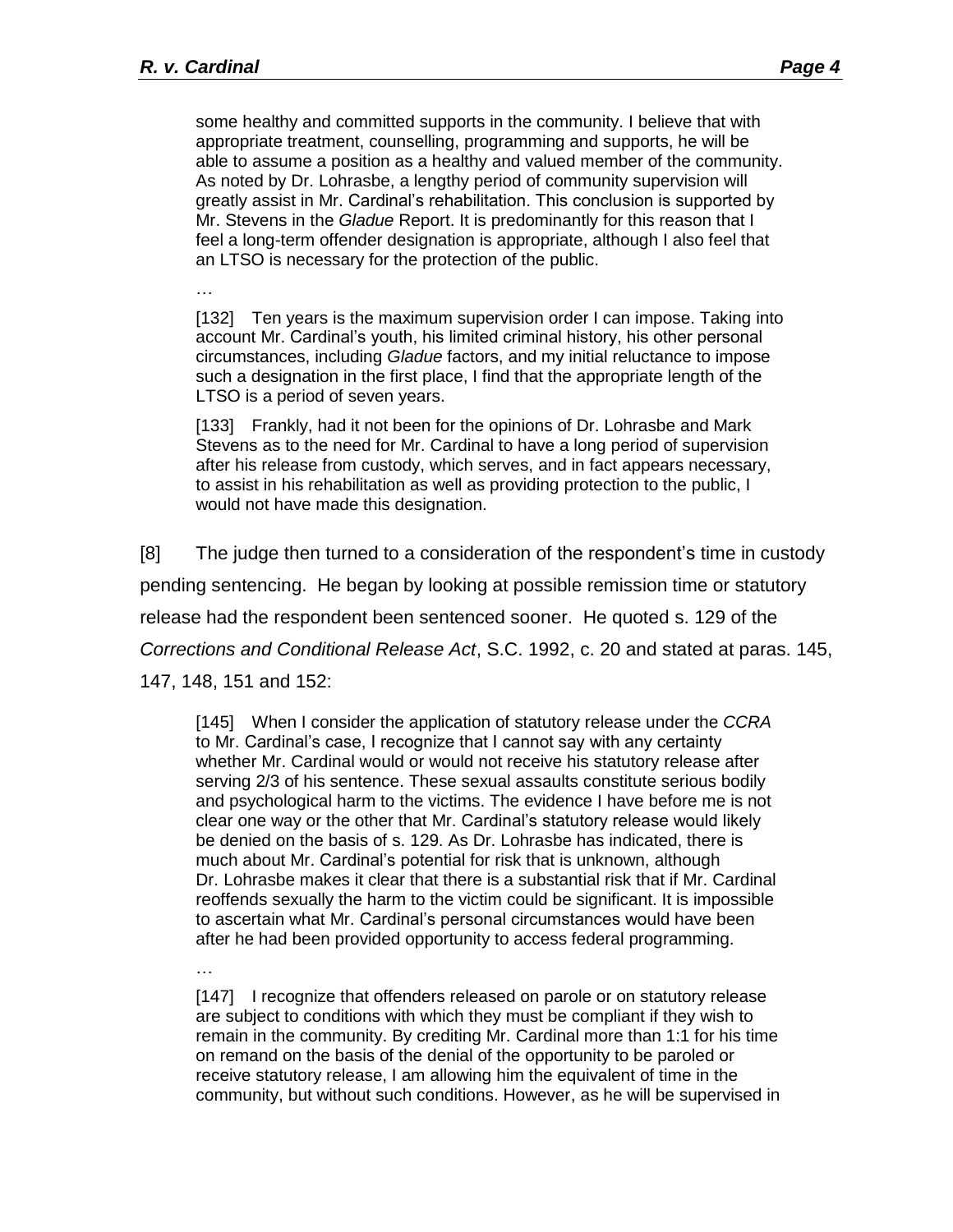[148] Several courts of appeal have now concluded that s. 719(3.1) of the *Code* allows for enhanced credit to be provided for an inmate's pre-sentence custody solely on the basis of the loss of the opportunity to earn remission or parole. (See *R.* v. *Summers*, 2013 ONCA 147; *R.* v. *Carvery*, 2012 NSCA 107 and *Stonefish*[)].

…

[151] In paras. 44-46 of *Stonefish* the Court stated that:

Circumstances adopted by courts that justify enhanced credit have included:

- 1) Conditions in remand facilities such as:
	- lack of programming or counselling available on remand - *e.g.*, *R. v. Haly*, 2012 ONSC 2302 (QL) (where a ratio of 1.2:1 was used); *R. v. Mullins (P.E.)*, 2011 SKQB 478, 388 Sask.R. 221; and *R. c. Auger*, 2012 QCCQ 568 (QL);
	- the number of lockdowns the offender experienced during PSC *e.g.*, *Mullins*; *R. v. Oates*, 2012 ONCJ 461 (QL), but to the contrary, see *R. v. Sayed*, 2012 ONSC 843 (QL);
	- time spent by the offender in solitary confinement − *e.g.*, *R. v. Seymour*, 2011 BCSC 1682 (QL) (time spent there was for his own protection); *R. c. Guo*, 2011 QCCQ 10469 (QL); and
	- harsh circumstances in the remand facility − *e.g.*, *R. v. J.B.*, 2011 BCPC 158 (QL) (double-bunking, exposed to violence); *R. v. Clayton*, 2012 ABQB 333 (QL) (overcrowding, had to sleep on the floor); and *Auger* (no visitors while in PSC).
- 2) Post-trial delay not attributable to the accused, including delays caused by:
	- the court − *e.g.*, *R. v. Dingwell (D.A.)*, 2012 PESC 13, 321 Nfld. & P.E.I.R. 263; *R. v. B.R.S.*, 2011 ONCJ 484 (QL); and *R. v. Sabatine*,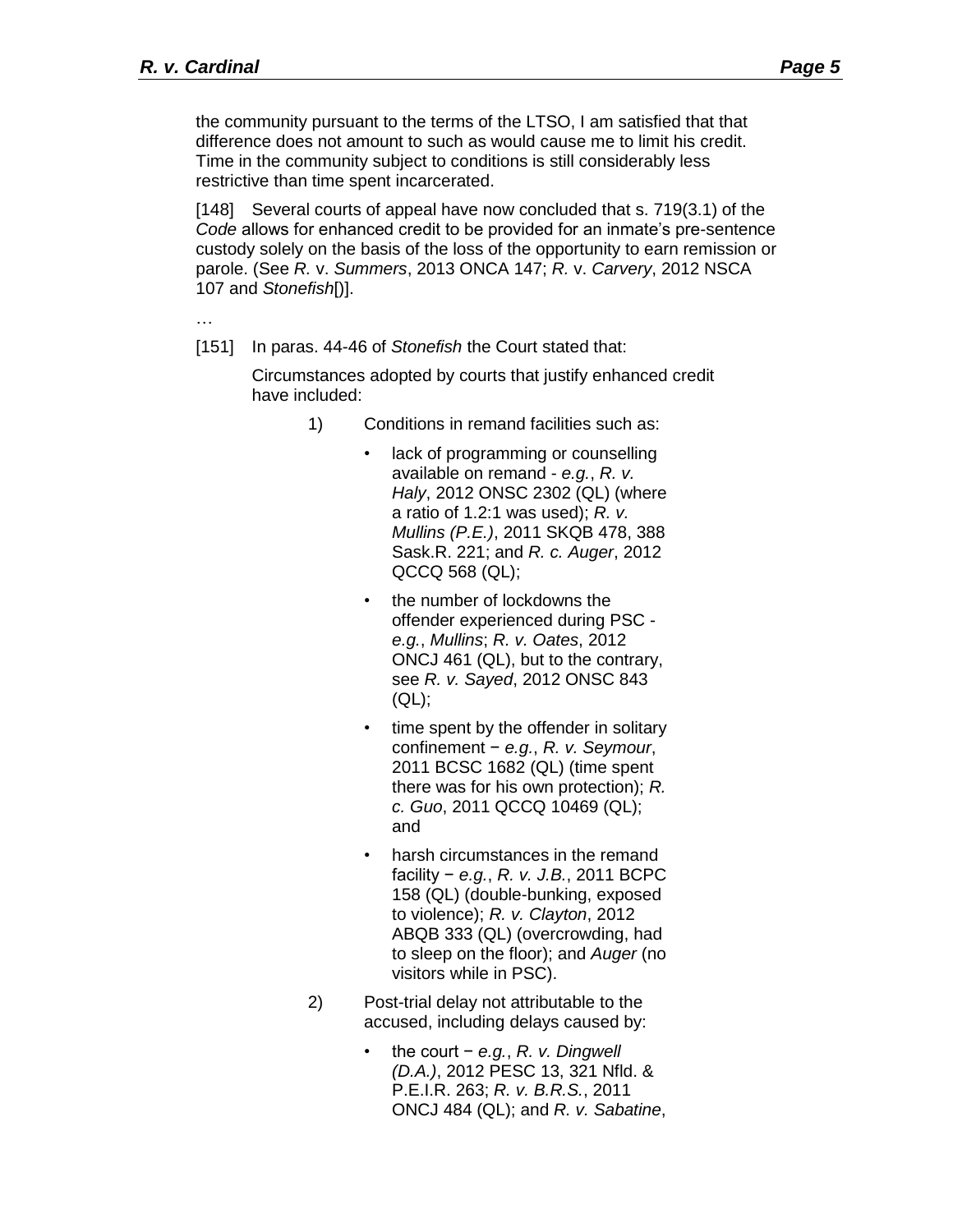2012 ONCJ 310 (QL) (request for further submissions and time spent drafting reasons);

- the need to obtain a pre-sentence report or a *Gladue* (*R. v. Gladue*, [1999] 1 S.C.R. 688) report or a psychiatric assessment − *e.g*,. *R. v. House (Z.C.)* (2012), 319 Nfld. & P.E.I.R. 197 (NL Prov. Ct.); *R. v. Sharkey*, 2011 BCSC 1541 (QL); and *R. v. Mozumdar*, 2012 ONCJ 151 (QL);
- multiple court appearances for the purposes of sentencing − *e.g.*, *R. v. Przybyla*, 2012 ABPC 183 (QL); and
- the Crown − *e.g.*, *R. c. Lefrançois*, 2012 QCCQ 5655 (QL).

45 There are also a number of cases which have identified circumstances where denying enhanced credit was justified. Such circumstances included delay caused by the offender and where an offender had a history of breaching court orders. In addition, where offenders have deliberately protracted their remand detention or otherwise endeavoured to manipulate the system, judges may well discount the credit ratio. See *R. v. Leggo (R.)* (2012), 317 Nfld. & P.E.I.R. 252 (NL Prov. Ct.); *R. v. Morris*, 2011 ONSC 5206 (QL); *J.B.*; *Johnson*; and *Sabatine*.

46 None of the above factors are especially exceptional and I would conclude that the circumstances that justify enhanced credit in s. 719(3.1) of the *Code* need not be exceptional...

[152] Therefore I am providing Mr. Cardinal credit for his two years in remand custody at the rate of 1:5 to 1, for a total of 3 years.

[9] The judge added at paras. 154–158:

[154] It is clear that Mr. Cardinal's performance while in custody fluctuated from acceptable to unacceptable. By no means was his performance exemplary, but it also was not continuously or even mostly negative. Even by applying the criteria in *Vittrekwa*, I would have provided Mr. Cardinal some credit above 1:1 for his time on remand due to loss of the potential to earn remission. I would also have provided him additional credit for the time he has spent in custody awaiting the preparation of the psychiatric assessment, the PSR and the *Gladue* Report, as well as for the time he has spent awaiting the preparation of this decision.

[155] I also consider Mr. Cardinal's Aboriginal background and the particular circumstances of his life, as well as the positive prospects he has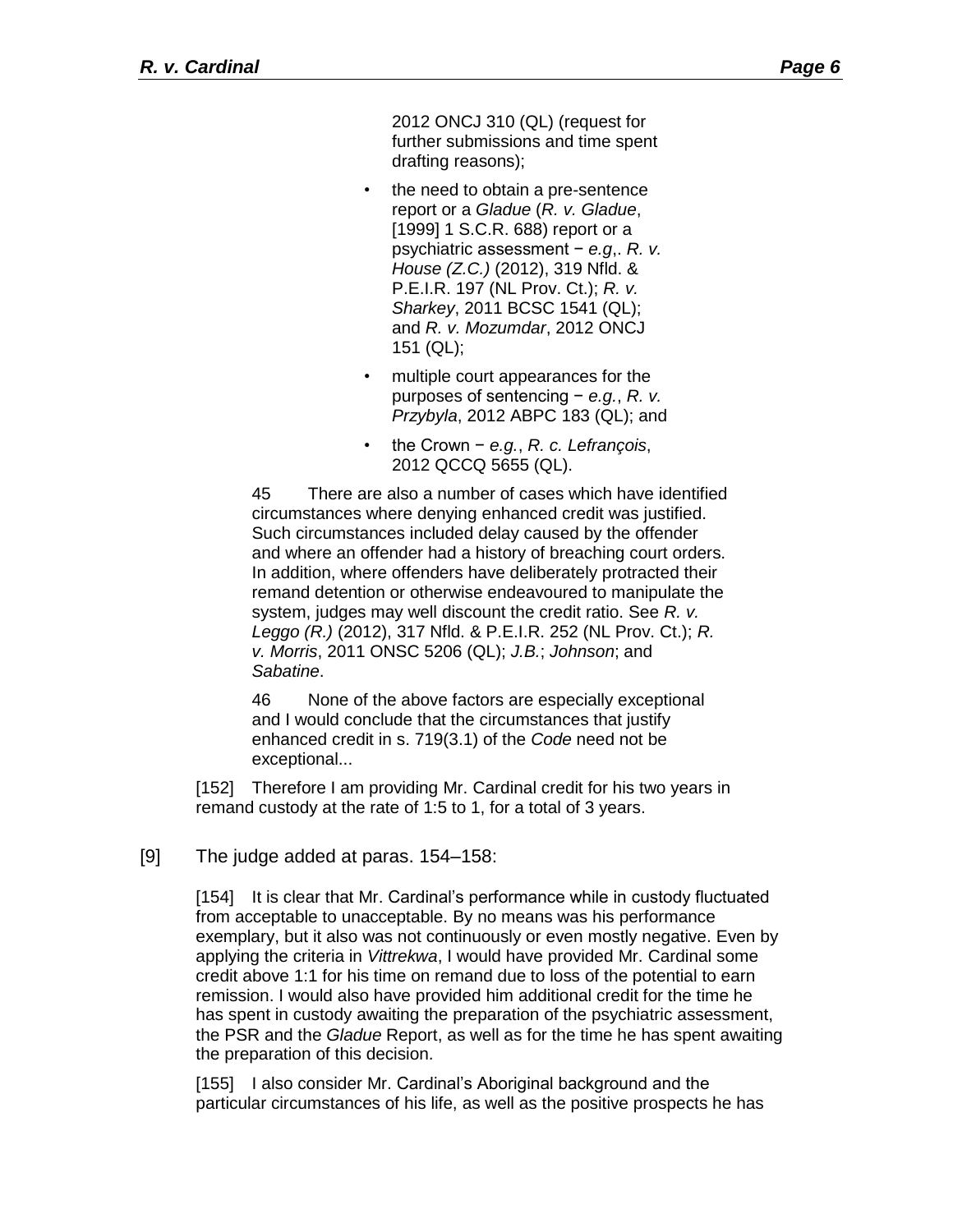for rehabilitation, as set out in the Psychiatric Report, the PSR and the *Gladue* Report as being circumstances that justify enhanced credit as per  $[s, 719(3.1).]$  As a result, in applying the principles of s. 718.2(d) and (e), I would also have provided him some enhanced credit.

[156] We cannot, as judges who are tasked with imposing fair and just sentences, fail to take into consideration the harm that was done to Aboriginal families and communities through governmental policies such as the residential school system − harm that Canada has apologized for causing. The requirement to do so is implicit in a consideration of the purposes and principles of sentencing relevant in determining a fair and just sentence which, always, of course, consider[s] the particular circumstances of the offence and the offender. By failing to consider Aboriginal status in determining the credit to be given an offender for his or her time in remand custody, the effect could well be the imposition of sentences that result in an offender spending more time in custody than would be fair and just, and would make a mockery of the apology Canada has offered to Aboriginal peoples.

[157] Justice requires that we "get right on crime", and I have no difficulty stating that "getting tough on crime" does not always mean that we are getting it right.

[158] After taking all these circumstances in account, I would also have granted Mr. Cardinal 1.5:1 credit for his time on remand were he to be serving his time as a sentenced prisoner in WCC [Whitehorse Correctional Centre].

#### **Positions of the parties**

[10] The Crown states the judge erred in granting the respondent 1.5 for 1 credit for time spent in custody because he did not have the benefit of the decision of the Court of Appeal for British Columbia in *R. v. Bradbury*, 2013 BCCA 280, in which a majority refused to follow *R. v. Summers*, 2013 ONCA 147, *R. v. Carvery*, 2012 NSCA 107 and *R. v. Stonefish*, 2012 MBCA 116. The majority held that loss of remission or eligibility for parole is not a circumstance that would justify granting increased credit for time spent in custody pursuant to s. 719(3.1) of the *Criminal Code*.

[11] The Crown also observes that pursuant to s. 490.013 (2.1) of the *Criminal Code*, the respondent's registration as a sex offender must be for life because he was convicted of two designated offences.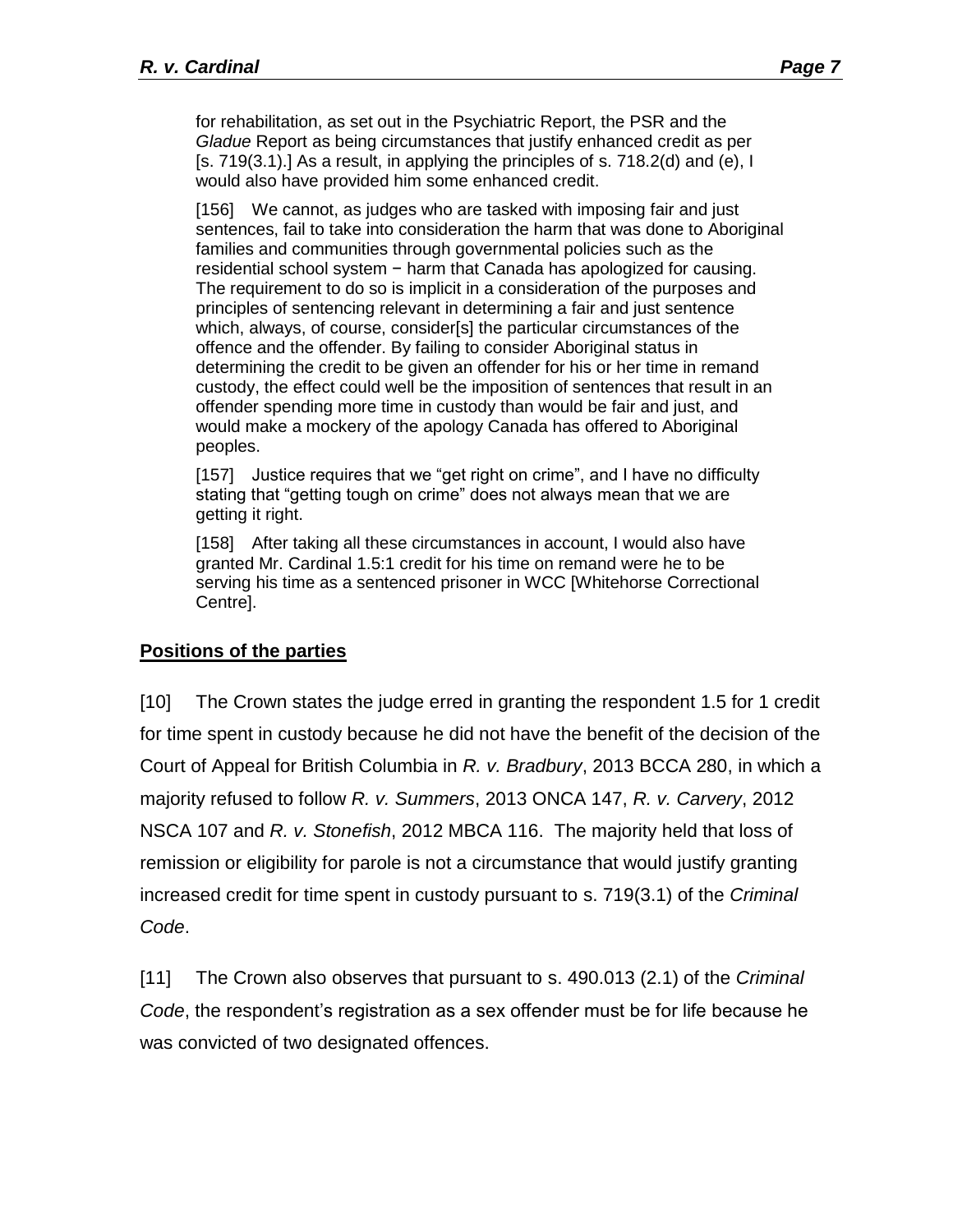[12] The respondent states that this Court is not bound by *Bradbury* and that we should follow the decisions of the appeal courts in Ontario, Manitoba and Nova Scotia. He notes that at the sentencing hearing, the Crown asked for a 20-year registration under *SOIRA*.

# **Discussion**

## *SOIRA*

[13] Section 490.013 (2.1) of the *Criminal Code* states:

An order made under subsection 490.012(1) applies for life if the person is convicted of, or found not criminally responsible on account of mental disorder for, more than one offence referred to in paragraph (*a*), (*c*), (*c.1*), (*d*) or (*e*) of the definition "designated offence" in subsection 490.011(1).

[14] The section is mandatory. The respondent was convicted of two sexual assaults. They are designated offences. His registration under *SOIRA* must be for life.

#### **Time served**

[15] In *Bradbury*, the majority refused to follow the decisions of three other appellate courts. The minority, Madam Justice Prowse disagreed and applied the decision of the Manitoba Court of Appeal in *Stonefish*. The Ontario and Nova Scotia decisions are pending before the Supreme Court of Canada, with the appeals tentatively scheduled to be heard in January 2014.

[16] The positions of the parties on the applicability of *Bradbury* potentially raise a matter of comity because this Court is comprised mainly of judges of the Court of Appeal for British Columbia. In that court, one division of the court is bound to follow the decision of another division except in very limited circumstances. In my view, although this Court technically is not bound to follow a decision of the Court of Appeal for British Columbia, it would be unusual, and I would be reluctant, not to do so, but the issue does not arise on this appeal because I conclude that the decision in this case is not inconsistent with *Bradbury*.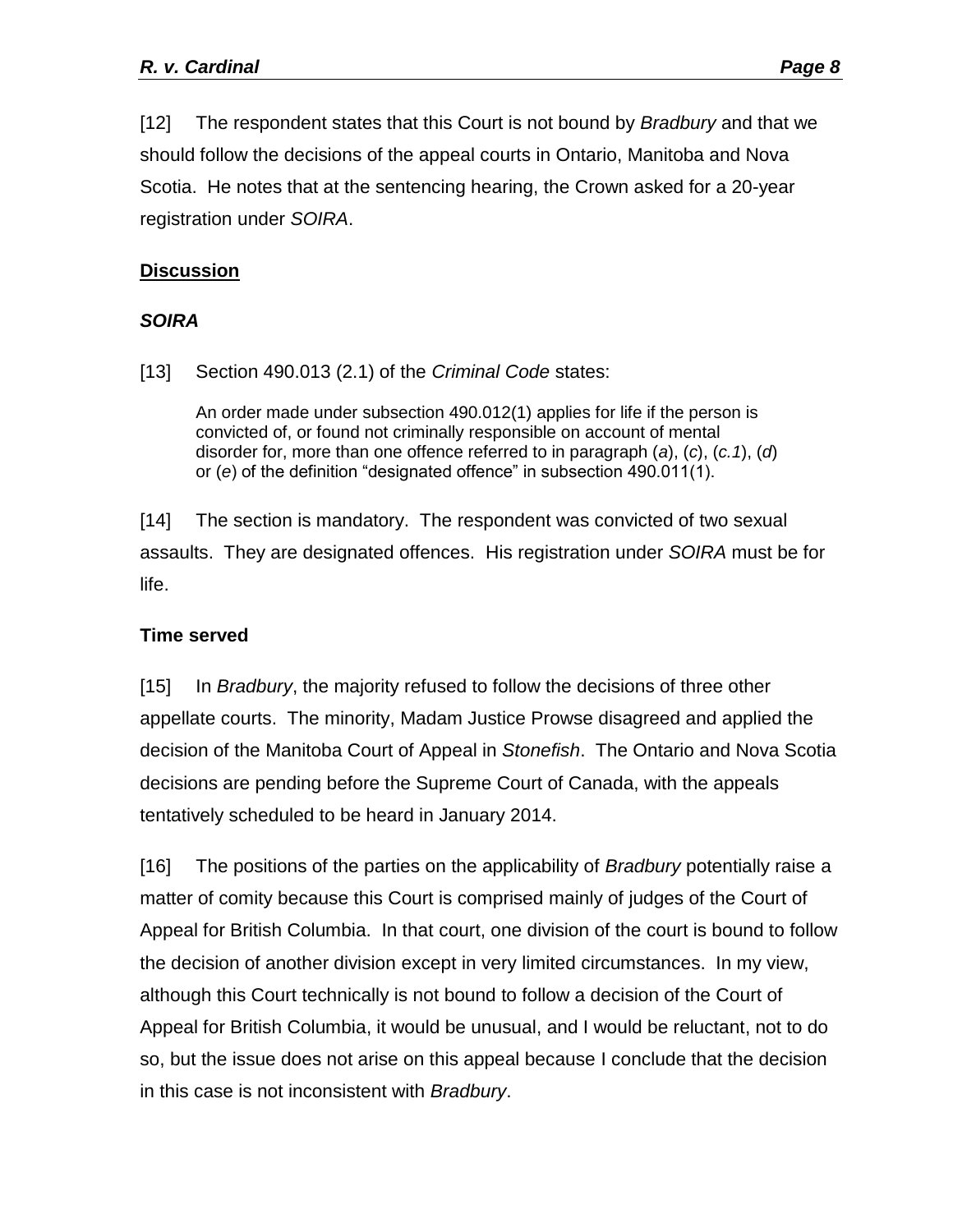[17] The court in *Bradbury* was concerned with credit based on the loss of remission or parole eligibility. Madam Justice D. Smith held that justifiable circumstances for granting more than 1 for 1 credit did not include "universallyapplicable" factors, such as the loss of remission or parole eligibility (at para. 19). She also made it clear that the circumstances justifying more than 1 for 1 credit did not have to be exceptional. They must be "something more than the near-universal loss of remission or parole eligibility common to most accused in remand custody" (at para. 21).

[18] I do not think it can be said that the law on the point is settled in Canada, but more importantly, in the present case, the sentencing judge did not rest his decision to grant 1.5 to 1 credit solely on the basis of lost remission or parole opportunity. The judge certainly did consider the respondent's potential loss of remission and parole eligibility, but he went further.

[19] At para. 154, the judge stated he would have given the respondent credit for time spent in custody while various reports were being prepared. The respondent was placed in custody on March 30, 2011. He pleaded guilty on January 27, 2012. Between those dates, the respondent took steps to obtain counsel and obtained disclosure from the Crown.

[20] On January 27, 2012, the Crown obtained an order for a Long-Term Offender assessment, part of which included a psychiatric assessment. The latter is dated April 12, 2012; the Long-Term Offender assessment was ready on May 18, 2012. The Crown concedes that increased credit should be given for the period January 27 to May 8, 2012.

[21] The respondent requested a *Gladue* Report on June 15, 2012. It was delivered in January 2013. In my view, in the circumstances of this case and considering the extensive reference by the sentencing judge to the *Gladue* Report, it was of considerable significance to the sentencing process.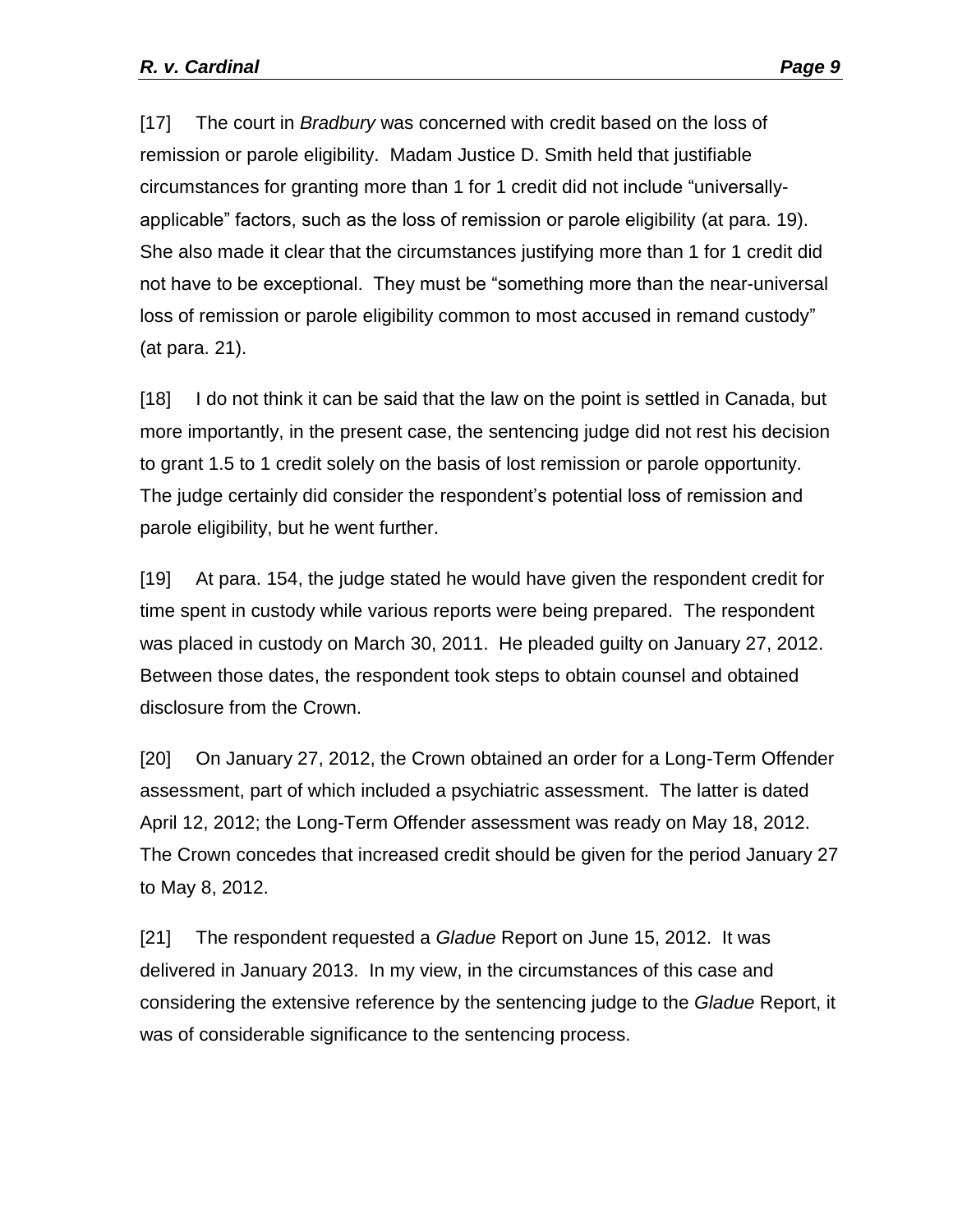[22] A Pre-Sentence Report was ordered by the court on October 9, 2012. It also was delivered in January 2013. The judge referred extensively to this report. In my view, in the circumstances of this case, it was of considerable significance to the sentencing process.

[23] The sentencing hearing was on January 29, 2013. Oral reasons were delivered on April 4, 2013. The Crown concedes the respondent should be given increased credit for this period.

[24] The judge also made it clear that he considered the respondent's Aboriginal background and "the positive prospects he has for rehabilitation" as "circumstances that justify enhanced credit". The Crown asserts that these are matters that are taken into account at first instance when determining the appropriate sentence and should not be considered again in the context of credit for time served pre-sentence. In my view, this is too narrow an approach. Section 719(3.1) of the *Criminal Code*  mandates consideration of the "circumstances" to determine whether they justify increasing the credit for time served. The circumstances in this case to which the judge referred in para. 155 were the respondent's Aboriginal background, the particular circumstances of his life and the positive prospects he has for rehabilitation "as set out in the Psychiatric Report, the PSR and the *Gladue* Report".

[25] These factors, like the time required to obtain the various reports and the delay from hearing to sentencing, were personal and significant to the respondent in this case. They are part of the overall circumstances and are relevant in that context. That context is something more than the near-universal circumstances common to most accused in remand custody.

[26] In my view, the judge's approach was not inconsistent with *Bradbury*. He did not err in concluding that the circumstances justified giving the respondent 1.5 for 1 credit for the time he spent in custody. His decision to do so must be seen in the overall context of his approach to the respondent, an approach that included time in jail and supervision in the community for seven years under a LTSO.